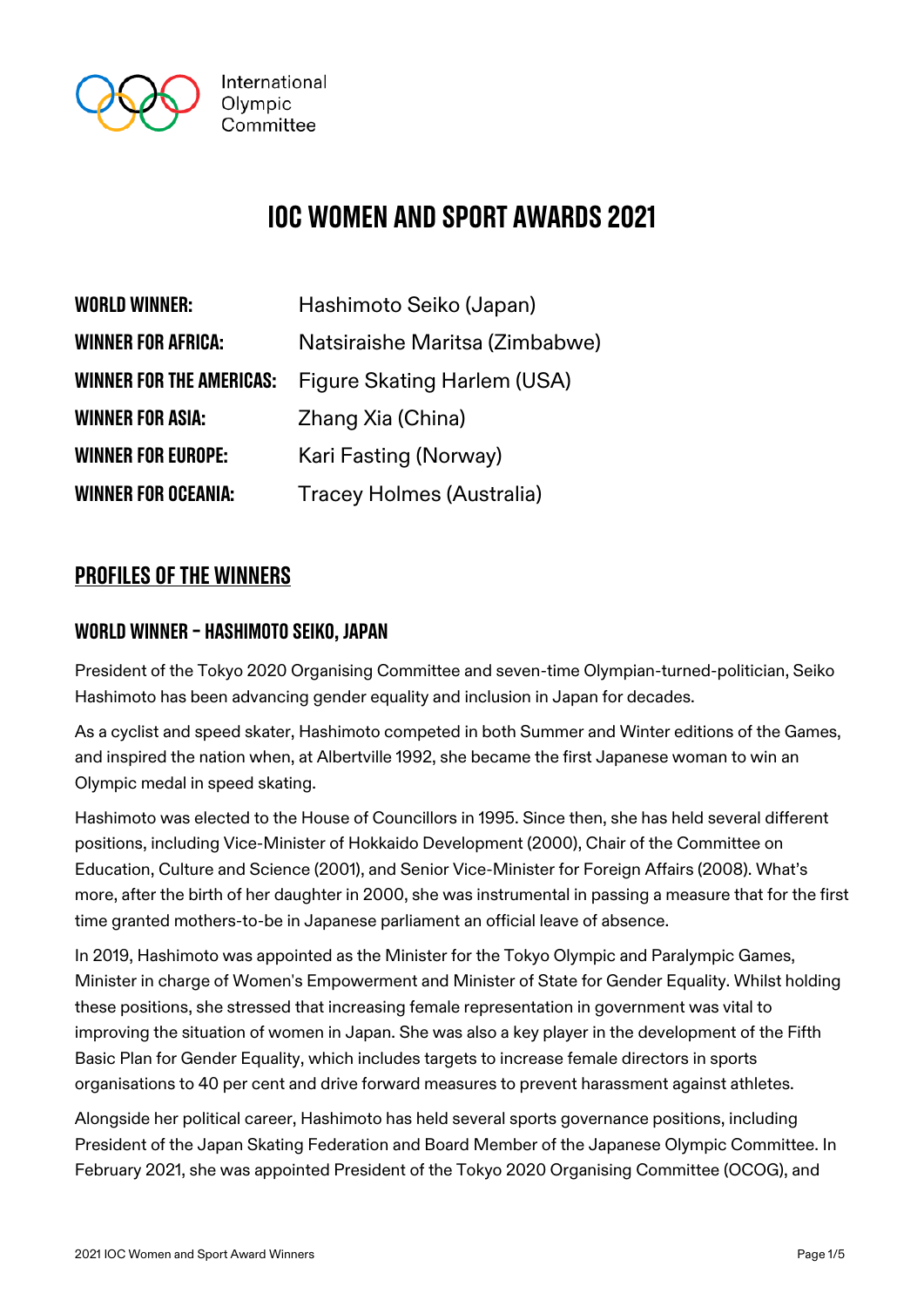

immediately took steps to strengthen gender balance, diversity and inclusion. She pledged that women's empowerment would be promoted at the Games, increased collaboration with Pride House Tokyo and doubled female representation on the OCOG Executive Board from 21 to 42 per cent, to name but a few initiatives.

Embodying the core values of Olympism, Hashimoto has shattered many glass ceilings throughout her career, and continues to promote gender equality and diversity in Japanese society.

#### Winner for Africa - Natsiraishe Maritsa, Zimbabwe

Despite her tender age, teenage taekwondo fighter Natsiraishe Maritsa has been at the forefront of the fight against child marriage and the abuse of women in Zimbabwe.

Two years ago, Maritsa felt compelled to act when a close friend was forced to marry her abusive boyfriend, and recognised the role sport could play in raising awareness of the situation in Zimbabwe. From her parents' home, she started to teach taekwondo to girls and boys within her community, and to provide education on gender-based violence and harassment.

Maritsa also went on to set up an association, Vulnerable Underaged People's Auditorium, where her students could share their stories and subsequently develop their self-confidence. Understanding that poverty and hunger contribute to the high number of child marriages in Zimbabwe and across Africa, as families are forced to sell their daughters as compensation, she similarly created a food programme for her students and the local community.

On 10 March 2021, World Taekwondo invited Maritsa to the 2<sup>nd</sup> World Taekwondo Gender Equity and Women Leadership Forum as a young taekwondo ambassador, where she shared her journey with those participating in the virtual event. Moved by her passion, World Taekwondo has since partnered with the Zimbabwe Taekwondo Association and the Korean Taekwondo Promotion Foundation to send equipment and supplies to support her cause.

Committed to empowering girls and women not only within her community but also globally, Maritsa's bravery and determination continue to offer hope to those confronted with abuse.

#### Winner for the Americas - Figure Skating in Harlem, USA

A not-for-profit organisation located in New York City, Figure Skating in Harlem (FSH) combines the power of education with access to the artistic discipline of figure skating to help girls of colour thrive and reach their fullest potential. Its mission is to help girls gain the academic, social and leadership skills needed to transform their lives.

Many FSH students reside in the poor New York City neighbourhoods of Central and East Harlem and the South Bronx, and come from low-income families. Around 70 per cent of their students identify as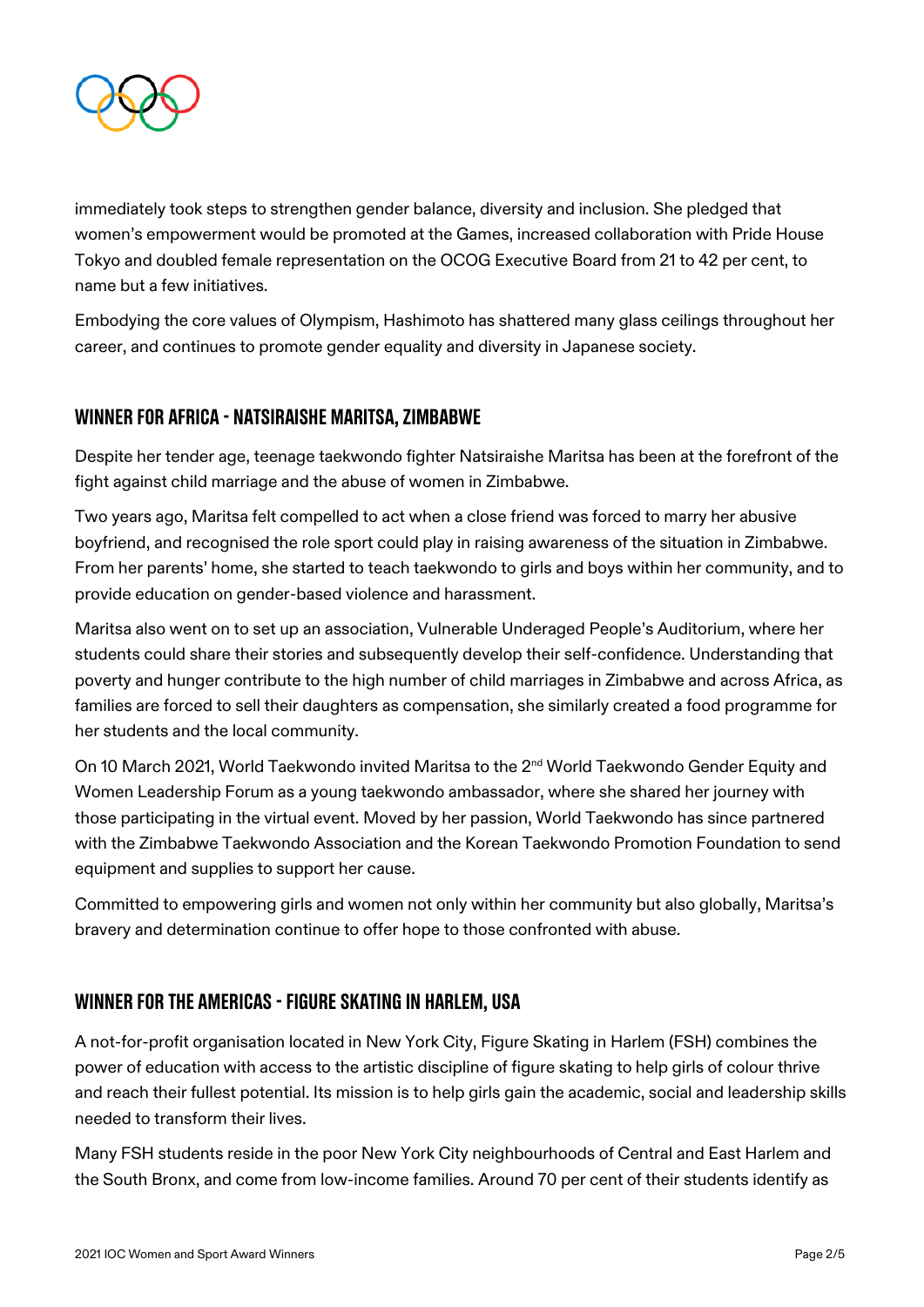

black, 15 per cent as Latina, and 15 per cent as multiracial, with their ages ranging from six to 18. These students face multiple challenges growing up within a culture of generational poverty, including a lack of access to positive educational experiences and risks to their health through poor nutrition.

With three programmes designed to offer holistic support – I Can Excel (ICE) Afterschool Program, Summer Dream Program, and Leaders Café – FSH provides low-income girls of colour with critical access to educational, fitness and leadership development programming. The holistic approach to the intellectual, emotional and physical growth of its students has equipped hundreds of girls with the tools they need to make positive choices for their futures and improve the overall quality of their lives.

At the heart of its success in transforming its young students' lives has been figure skating – the confidence, resilience and determination that come with setting and reaching goals on the ice are the cornerstone of the FSH model.

In 2017, FSH began a new chapter of its incredible journey by expanding its reach to Detroit. An increasing number of girls of colour continue to see their lives transformed by the selfless contributions of FSH.

#### WINNER FOR ASIA - ZHANG XIA, CHINA

Zhang Xia has been instrumental in advancing gender equality within the sport of wrestling. At the 1991 World Wrestling Championships, Zhang became the first-ever Chinese female world champion in the 53kg category and, since 2000, has officiated at the highest level, including at four editions of the Olympic Games, five Asian Games and numerous UWW-sanctioned world championships. In 2008, she was the recipient of the Olympic Referee Golden Whistle Award. She has also worked as a National Coach, training many women's national champions, world champions and Olympic champions.

As President of the Chinese Wrestling Federation, improving the opportunities for female wrestling referees was a particular passion and, between 2017 and 2019, Zhang led the organisation of 11 refereeing clinics across different provinces in her home country of China. Over 50 women attended these clinics, each subsequently obtaining their national licence, with two gaining promotion to the international (UWW) refereeing level.

Together with the UWW Development and Refereeing Commission, Zhang also initiated the launch of two major international programmes designed to support female referees from grassroots level through to elite level. The UWW Referee Scholarships programme creates a pathway for talented female referees to be identified and supported financially in gaining the high-level experience required to build a career. The Female Refereeing Education Course, meanwhile, aims to introduce girls and women to refereeing. These programmes have seen the number of licensed international elite-level female referees rise from 64 in 2018 to 82 in 2019.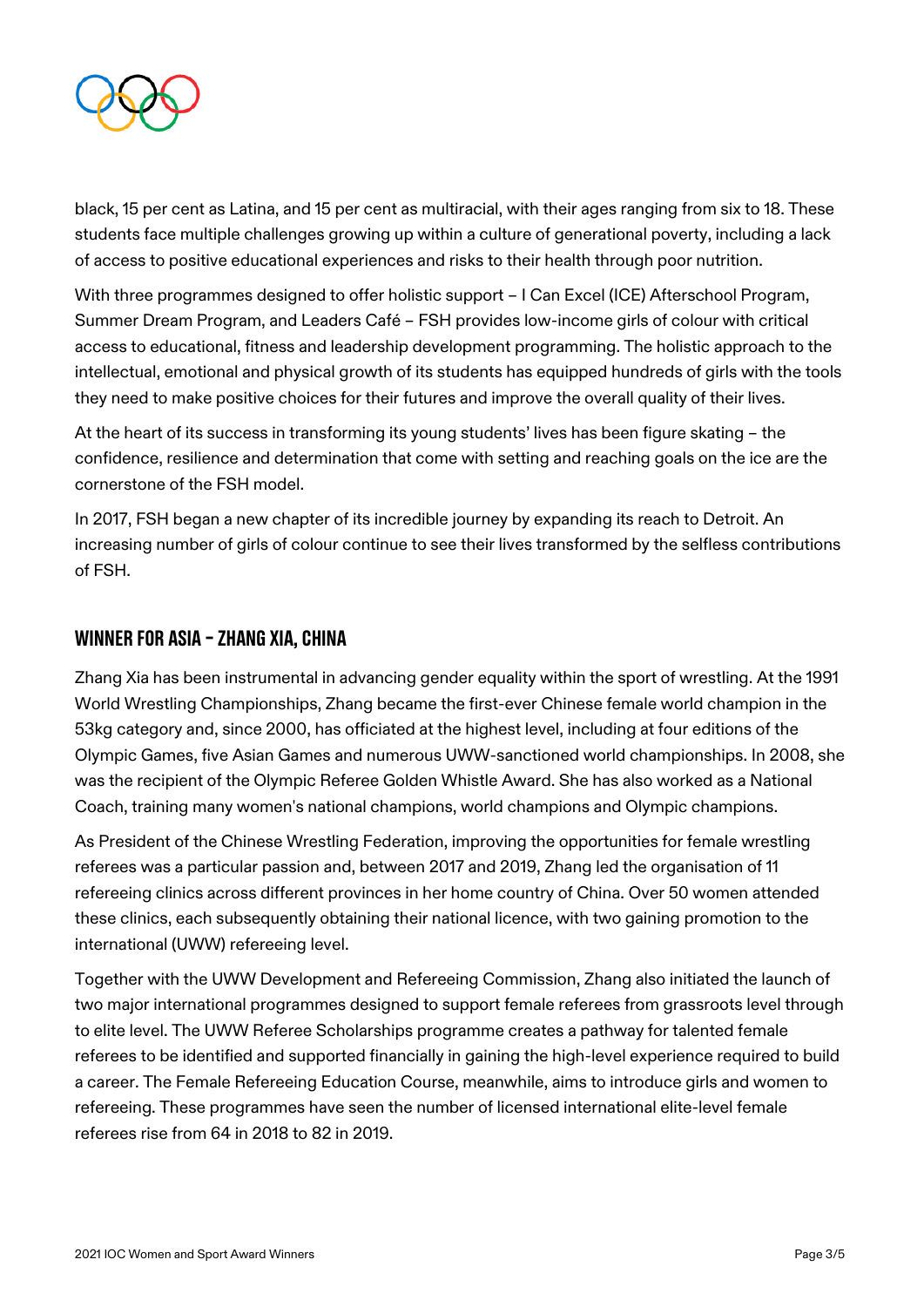

In addition, Zhang has actively fought for gender parity at events, hosted women's wrestling training camps and, in collaboration with UWW, established new wrestling training centres in China, among many other great achievements that have helped to improve the opportunities for girls and women in the sport for generations to come.

More recently, Zhang was appointed President of the Capital University of Physical Education and Sport, which hosts the Beijing Institute for International Olympic Studies (BIIOS), part of the global network of Olympic Studies and Research Centres (OSRC). Zhang plans to leverage this position, as well as her current role as a United World Wrestling Bureau member, to support and mentor women in administrative and leadership structures, and to empower female officials.

# Winner for Europe - Kari Fasting, Norway

Kari Fasting has been a key figure and leading voice in the development of both women in sport and safe sport for over 40 years.

Professor Emerita at the Norwegian School of Sport Sciences, her research findings have been shared globally, changing and challenging the sporting landscape around the world. Topics covered include the impact of society on women's participation in sport; the influence of women in sports organisations; gender roles in the mass media; and the prevalence and prevention of harassment and abuse in sport. Her findings have helped to change and challenge the sporting landscape around the world.

For the past 20 years, Fasting has placed a particular focus on researching and advocating for safe sport. She recognised a need for structures and systems to be developed to prevent harassment and abuse in sport, with examples of her studies including UNICEF's "Protecting Children from Violence in Sport" (2010). She was also part of the expert team assembled to develop the IOC's Consensus Statement: Harassment and Abuse (non-accidental violence) in Sport (2006), and the latest revised edition in 2016. She was later consulted on the IOC's educational resources, including the IOC Safeguarding Toolkit and the safeguarding resources created for the Athlete365 Community.

Fasting is a founding member of Safe Sport International (SSI) (2016), and continues to share her research, conduct presentations and offer advice to other organisations around the world on policy and procedures for safeguarding as a member of the SSI Advisory Committee.

A dedicated researcher and advocate whose lifetime work has contributed tremendously to the development of safe sport and the inclusion of girls and women in sport, she now mentors other young researchers hoping to leave a similar mark on their respective fields.

Fasting's contribution to creating a safer and more equitable sporting world for all will long be celebrated.